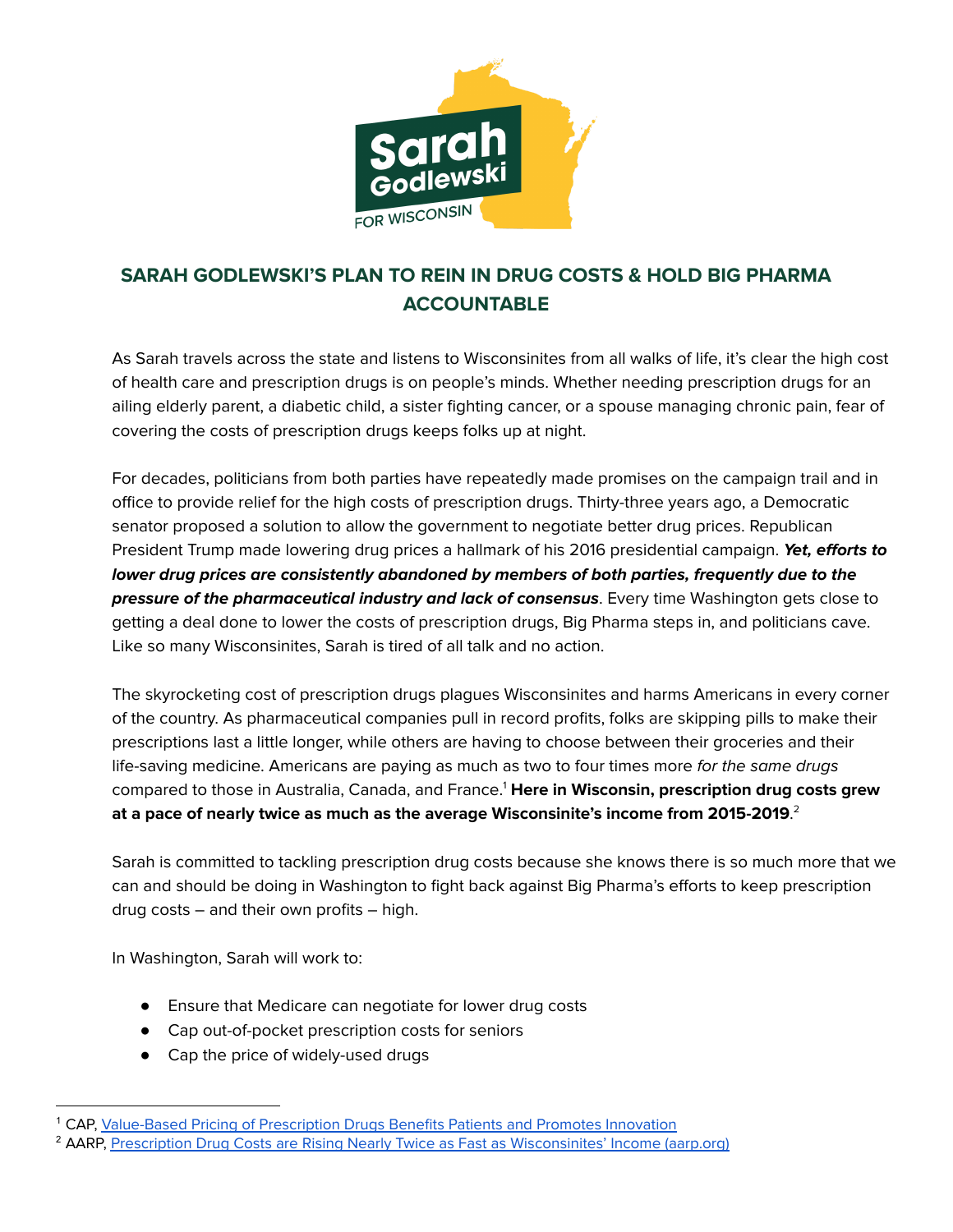- Create an international price index to ensure that drug companies are not charging Americans more for the same product
- Stop drug companies from increasing prices beyond the rate of inflation
- Eliminate the tax giveaway for Big Pharma
- End patent thicket maneuvering so low-cost generic drugs can be produced

## **Working to Reduce the High Cost of Prescription Drugs**

There is no justifiable reason why in the United States, one of the wealthiest nations across the globe and one of the largest purchasers of pharmaceuticals, consumers pay the highest prices for medicine. $^3$ Medicare, one of the largest drug purchasers in the world, is prohibited by law from negotiating prescription drug costs. Unlike Medicare, the Veterans Administration, which covers a much smaller group of Americans, is able to get lower drug prices because it is allowed to negotiate. <sup>4</sup> **Sarah will work to allow Medicare to negotiate drug prices to save the government money and lower bills for everyday Americans** by empowering the Secretary of Health and Human Services to negotiate lower drug prices with Medicare Part B and Part D and make those prices available to plans in the Marketplace, other commercial plans, and any employers who want to participate.

In the United States, Americans can pay four times more than patients in other countries for the same exact drug. <sup>5</sup> **Sarah will also work to create an international price index to ensure that drug companies are not price gouging Americans while charging consumers in other countries a much lower cost.**

Any solution we develop to contain burgeoning drug costs must ensure that our seniors, who frequently survive on fixed or decreasing incomes, should not have to continue to risk their health by rationing their prescriptions. According to the Kaiser Family Foundation, in 2019, 1.2 million seniors faced out-of-pocket drug costs of more than \$2,000.<sup>6</sup> Out-of-pocket caps for private insurance were set with the passage of the Affordable Care Act, but Medicare beneficiaries were not included. **That's why Sarah will push for an out-of-pocket cap for seniors' prescription costs.**

To meet Wisconsin's patients where they are, Sarah will start by tackling some of the most flagrant offenders. From 2012 until 2016, the cost of insulin for people with type 1 diabetes nearly doubled, from  $$2,864$  per year to  $$5,705.^{7}$  Unless we pass a national price cap on widely-used drugs like insulin, there could be no end to the increases in sight. <sup>8</sup> As U.S. Senator, **Sarah will work to set a price cap on drugs and claw back the cost of drugs whose prices have spiked higher than the rate of inflation.**

<sup>&</sup>lt;sup>3</sup> Goldman and Lakdawalla, The global burden of medical [innovation](https://www.brookings.edu/research/the-global-burden-of-medical-innovation/)

<sup>5</sup> Simmons-Duffin, "How An ['International](https://www.npr.org/sections/health-shots/2019/09/19/762435585/how-an-international-price-index-might-help-reduce-drug-prices) Price Index' Might Help Reduce Drug Prices" 4 Brownlee and Lenzer, No, Negotiating for Lower Drug Prices Won't Hurt Innovation or Seniors | [Washington](https://washingtonmonthly.com/2021/10/26/no-negotiating-for-lower-drug-prices-wont-hurt-innovation-or-seniors/) Monthly

<sup>&</sup>lt;sup>6</sup> Kaiser Family Foundation, "Potential Savings for Medicare Part D Enrollees Under [Proposals](https://www.kff.org/medicare/issue-brief/potential-savings-for-medicare-part-d-enrollees-under-proposals-to-add-a-hard-cap-on-out-of-pocket-spending/) to Add a Hard Cap on [Out-of-Pocket](https://www.kff.org/medicare/issue-brief/potential-savings-for-medicare-part-d-enrollees-under-proposals-to-add-a-hard-cap-on-out-of-pocket-spending/) Spending"

<sup>&</sup>lt;sup>7</sup> Health Care Cost Institute, Spending on [Individuals](https://healthcostinstitute.org/diabetes-and-insulin/spending-on-individuals-with-type-1-diabetes-and-the-role-of-rapidly-increasing-insulin-prices) with Type 1 Diabetes and the Role of Rapidly Increasing Insulin Prices -HCCI [\(healthcostinstitute.org\)](https://healthcostinstitute.org/diabetes-and-insulin/spending-on-individuals-with-type-1-diabetes-and-the-role-of-rapidly-increasing-insulin-prices)

<sup>&</sup>lt;sup>8</sup> Diamond, [Democrats'](https://www.washingtonpost.com/health/2021/12/13/35-dollar-cap-insulin-build-back-better-act/) plan to cap consumer insulin costs faces GOP threat, skeptical advocates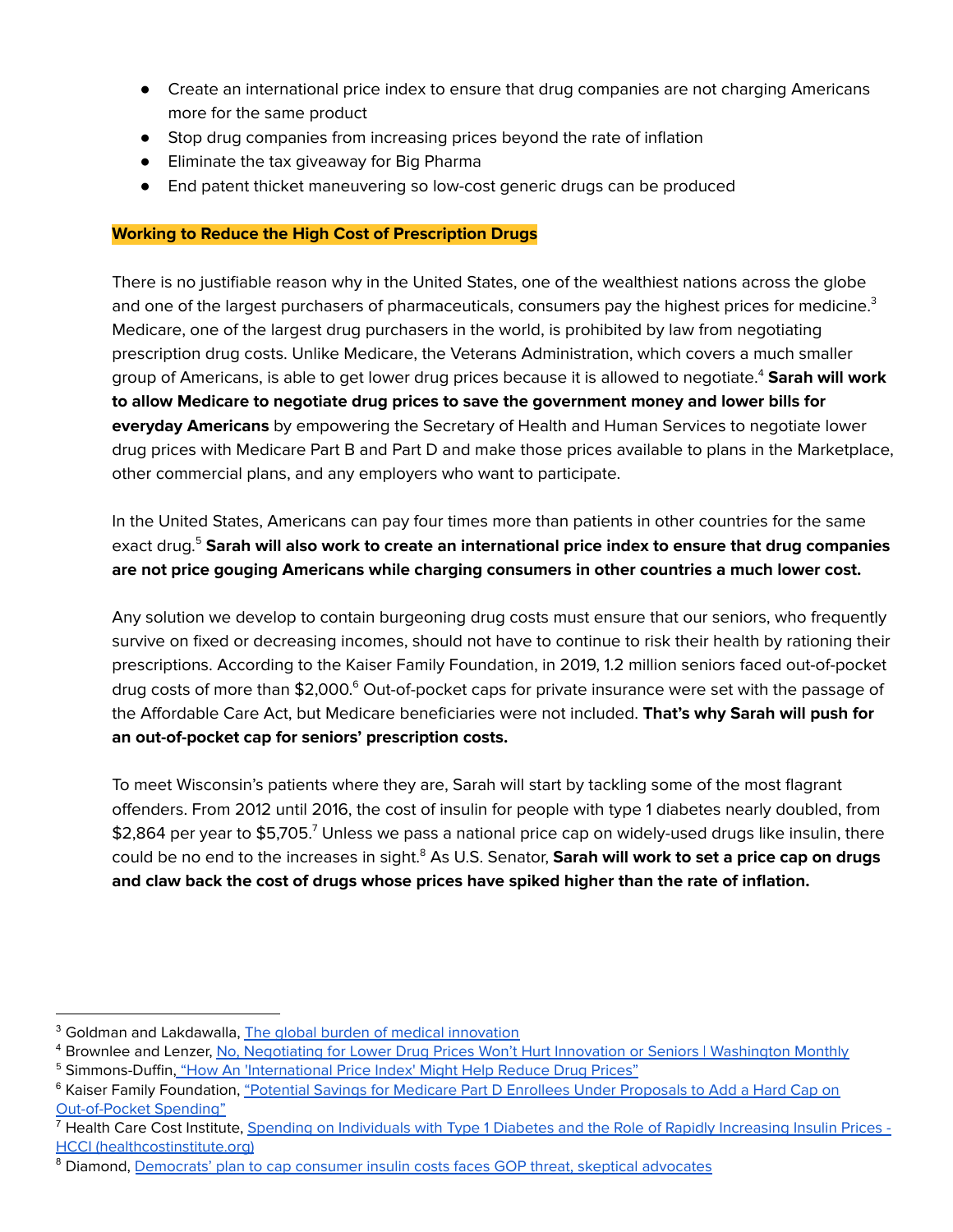## **Fighting Back Against Big Pharma Profiteering & Influence In Washington**

No one should have to skip a dose or cut doses in half to make a prescription last longer in order to save money. <sup>9</sup> Yet that's exactly what some Americans have been forced to do when they can't afford their medication – even as big pharmaceutical companies rake in record profits.

That's why Sarah will fight against the monopolistic, anti-competitive arrangements that our current system has been actively allowing and that Big Pharma has enjoyed for far too long. Sarah will work to put an end to Big Pharma's stranglehold on Washington and work to lower prescription drug prices once and for all. **And, unlike some Democrats, <sup>10</sup> she has never – and will never – accept any corporate PAC contributions, including from Big Pharma.**

The U.S. is one of two countries in the world that allows drug companies to advertise prescription drugs directly to consumers.<sup>11</sup> In the U.S., those drug ads are great for Big Pharma's bottom line. A Government Accountability Office study found that, between 2016 and 2018, drug companies spent \$17.8 billion on direct to consumer advertising, with Medicare beneficiaries paying \$324 billion for advertised drugs during the same period.<sup>12</sup> Currently, those drug companies' advertising expenses are tax-deductible, which means that the more Big Pharma advertises, the more tax deductions they receive.

As U.S. Senator, **Sarah will support reforms like those proposed by Senators Tammy Baldwin and Jeanne Shaheen 13 to eliminate the advertising loophole that the pharmaceutical companies have exploited to consumers' and taxpayers' detriment.**

The pharmaceutical industry has long claimed that the costs associated with Research & Development justified higher drug costs for Americans, but this has been refuted by multiple studies. <sup>14</sup> **Sarah will work to increase transparency when it comes to drug development costs and tax incentives for drug development. She will also push to require manufacturers to repay tax credits and research grants they received for developing a drug if they are found to have price-gouged American consumers and their revenues exceed a certain threshold.**

## **Cracking Down on Patent Abuse by Big Pharma**

Far too many pharmaceutical companies are abusing the U.S. patent process to protect their profits and keep costs higher for consumers.<sup>15</sup> They do that by making minor changes to a drug to create a new,

<sup>&</sup>lt;sup>10</sup> Burke, Why Big Pharma Is Winning Again | [Washington](https://washingtonmonthly.com/2021/10/20/why-big-pharma-is-winning-again/) Monthly <sup>9</sup> Leonhardt, "Americans are skipping medically necessary [prescriptions](https://www.cnbc.com/2020/02/26/people-skipping-medically-necessary-drugs-because-they-cost-too-much.html) because of the cost"

<sup>&</sup>lt;sup>11</sup> Harvard Health Publishing, Do not get sold on drug [advertising](https://www.health.harvard.edu/medications/do-not-get-sold-on-drug-advertising) - Harvard Health

<sup>&</sup>lt;sup>12</sup> CBO, [Prescription](https://www.cbo.gov/system/files/2022-01/57050-Rx-Spending.pdf) Drugs: Spending, Use, and Prices; GAO, Medicare Spending on Drugs with [Direct-to-Consumer](http://gao.gov/assets/gao-21-380.pdf) **[Advertising](http://gao.gov/assets/gao-21-380.pdf)** 

<sup>&</sup>lt;sup>13</sup> Baldwin bill, <u>https://www.baldwin.senate.gov/news/press-releases/end-taxpayer-subsidies-for-drug-ads-act</u>; Shaheen bill, Shaheen [Reintroduces](https://www.shaheen.senate.gov/news/press/shaheen-reintroduces-bill-to-stop-big-pharma-from-exploiting-advertising-tax-loophole) Bill to Stop Big Pharma from Exploiting Advertising Tax Loophole | U.S. Senator Jeanne Shaheen of New Hampshire [\(senate.gov\)](https://www.shaheen.senate.gov/news/press/shaheen-reintroduces-bill-to-stop-big-pharma-from-exploiting-advertising-tax-loophole)

<sup>&</sup>lt;sup>14</sup> Yu, Helms, and Bach, "R&D Costs For [Pharmaceutical](https://www.healthaffairs.org/do/10.1377/forefront.20170307.059036/full/) Companies Do Not Explain Elevated US Drug Prices"; Arndt, ["High](https://www.modernhealthcare.com/article/20170307/NEWS/170309919/high-u-s-drug-prices-cannot-be-explained-by-r-d-spending-alone) U.S. drug prices cannot be [explained](https://www.modernhealthcare.com/article/20170307/NEWS/170309919/high-u-s-drug-prices-cannot-be-explained-by-r-d-spending-alone) by R&D spending alone"

<sup>&</sup>lt;sup>15</sup> Johnson and Brough, **Big Pharma is abusing patents, and it's hurting [Americans](https://www.cnn.com/2019/09/12/perspectives/drug-patents-abuse/index.html) (opinion) | CNN Business**